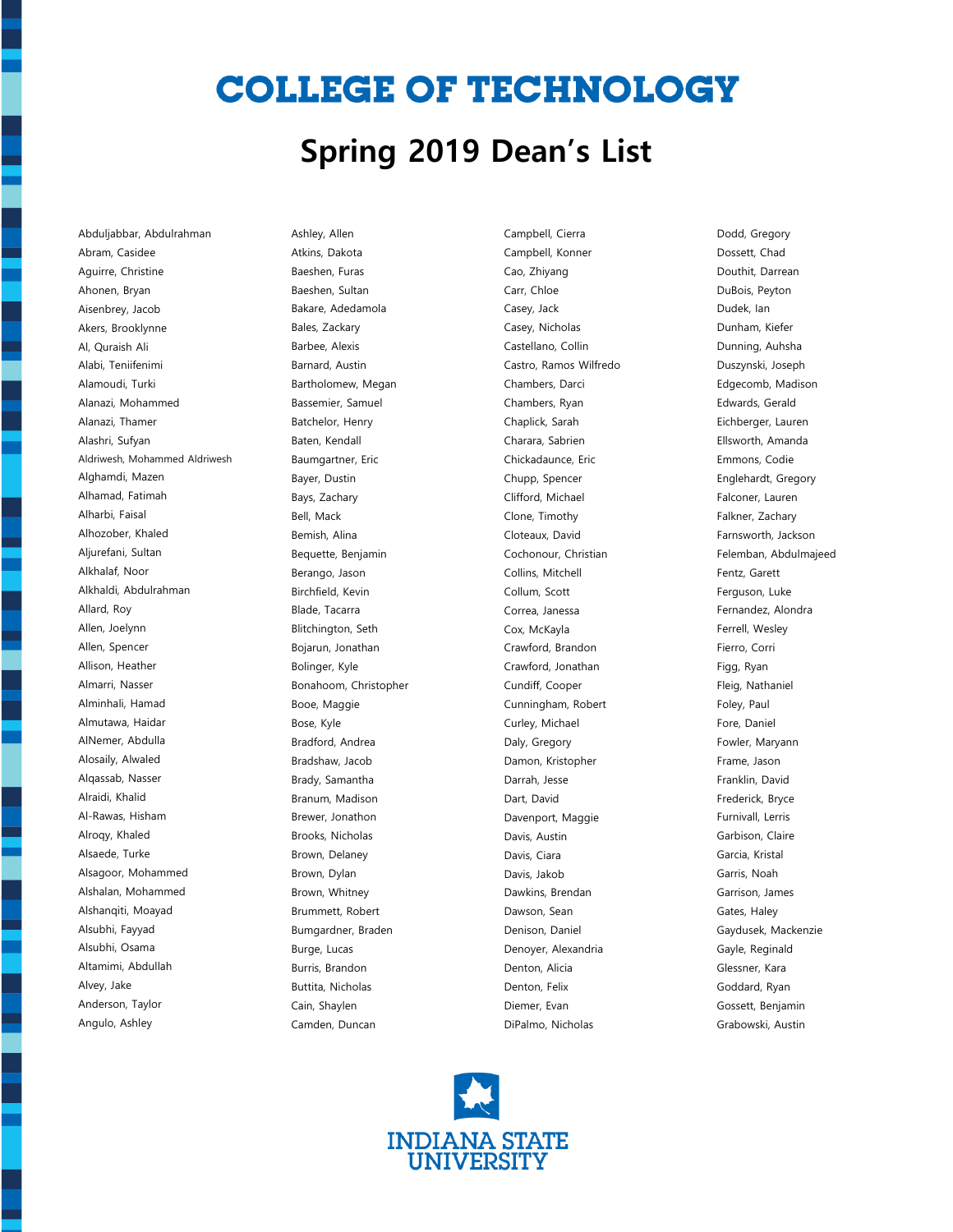# **COLLEGE OF TECHNOLOGY**

#### **Spring 2019 Dean's List**

Graves, Taylor Gray, Tamir Grayless, Collin Green, Tyler Guth, Nathan Guy, Danielle Hall, Dylan Hargens, Sierra Harmon, Jacob Harris, Emma Harris, Sean Harrod, Spencer Hartzler, Jonathan Hayward, Ryan Head, Caleb Healy, Barbara Heath, Natisha Heidbreder, Heather Heidenreich, Douglas Hellmich, Emma Hendry, Kirsten Henning, Patrick Henricks, Chadwick Henry, Dakota Herb, Briar Herber, Thomas Herron, Derek Hill, Jourdan Hilliard, Karen Hipskind, Christopher Hogan, Nicky Holsapple, Whitney Hooper, Colton Hopper, Justin Hughes, Gage Humphries, Paul Hutchinson, Samuel Jackson, Christopher Jackson, Lucencee Jackson, Thomas Jacobs, Kendall Jacobs, Madison Jamal, Qanoot

James, Morgan Jarvin, Wade Jefson, Lyle Jimenez, Jacob Jobbe, Nicholas Jochem, Molly John, Gavin Johnson, Kenzie Jones, Morgan Joseph, Makenzie Kalinowski, Mitchel Kane, Austin Kay, Rebecca Kehrt, Braden Keller, Dylan Kerr, Austin Khawaji, Ahmad Kibler, Kole Kibler, Wade Kiesel, Alexis Kim, Jun Young Kippenbrock, Emily Kippenbrock, Isabelle Kirby, Kari Kist, Julia Kluender, David Koegler, Jordan Koester, Matthew Kolchuk, Timofey Kratky, Benjamin Kroger, Alexander LaFayette, Kendall Lafayette, Brady Lafond, Aaron Lancaster, Bradley Lawson, Cliff Leburg, Steven Lichtenberger, Gregory Light, Joseph Linnert, Gerald Lkhider, Mohamed Yassine Lopez, Destiny Lucas, Sarah

Maas, Daniel Maldonado, Belen Malone, Rachel Marshall, Corbin Marshall, Elaine Martin, Justin Marvel-Groppenbacher, Dylan Mascreen, Rony Mason, Colleen McAtee, Cameron McMahon, Mark McMullen, Austin McMullen, Sean McMurray, Rawipat McPherron, Cassandra McWhorter, Wyatt Meeks, Kailyn Mehringer, Kendra Meyer, Aaron Miles, Matthew Millard, Nathan Miller, James Miller, Kacie Milner, Michael Moody, Garrett Moreno, Kevin Morris, Emily Morris, Jackson Morton, Haley Muehl, Abigail Muller, Heidi Mulligan, Mary Nardine, Samantha Neeley, Sarah Neilan, Harrison Nelson, Hayden Nelson, Kasia Ness, Victoria Nolan, Zachary Novack, Chanel Ohene-Mawusi, Elinam Okogbenin, Paul Ondash, Zachary

Orbin, Jacob Papa, Alexzandra Parker, Cynthia Parr, Cameron Patel, Chirag Paul, Sean Paulsen, Cody Pearson, Kyler Pecor, Lucas Pennell, Mindy Perez, Bianca Perras, James Pfaffmann, Drew Pfeifer, Nicholas Pickett, Tricia Pilman, Brennen Pingel, Riley Pittman, Ian Pitts, Travis Pollard, Logan Powell, Dylan Prado, Miguel Prince, Demorris Prindiville, Grant Prosch, Thomas Pruitt, Joshua Purtee, Quinn Radcliff, Ethan Rafidison, Anjara Ragle, Trevor Rambo, Sierra Ramirez, Jazmin Ratliff, Tyler Ray, Jacob Raymann, Bailey Remigio, Sydney Reyes, Iveth Rhoads, Billy Richardson, Patrick Richardson, Zachary Rider, Brian Rincker, Austin Ripperdan, Jordan